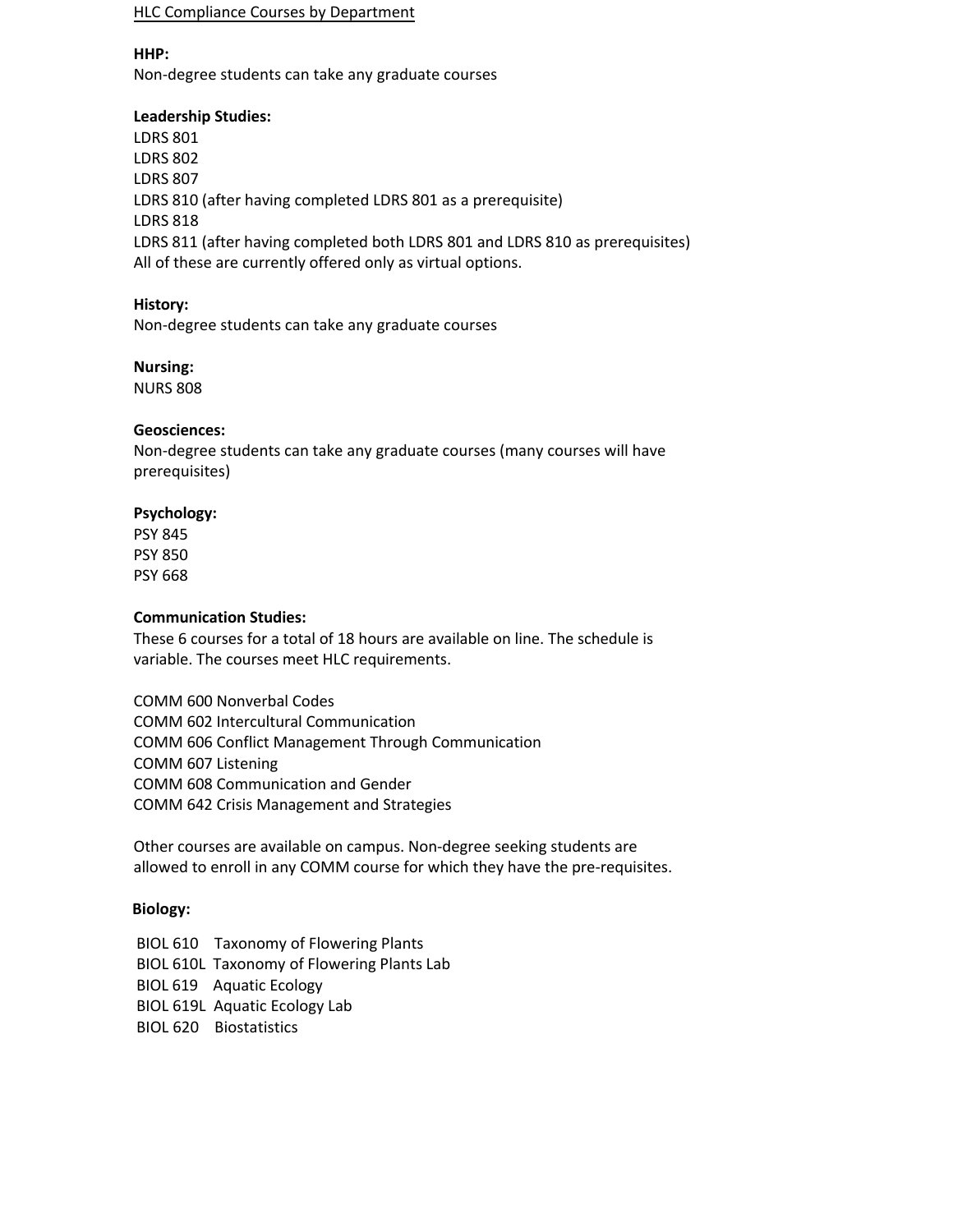| <b>BIOL 620L</b> | <b>Biostatistics Lab</b>                     |
|------------------|----------------------------------------------|
| <b>BIOL 621</b>  | Human Dimensions in Wildlife                 |
| <b>BIOL 627</b>  | <b>Behavioral Ecology</b>                    |
| <b>BIOL 632</b>  | Dendrology                                   |
| <b>BIOL 634</b>  | Rangeland Restoration and Conservation       |
| <b>BIOL 636</b>  | <b>Ecological and Range Techniques</b>       |
| <b>BIOL 637</b>  | Rangeland Condition and Manipulation         |
| <b>BIOL 638</b>  | Range Plants                                 |
| <b>BIOL 638L</b> | Rangeland Plant Identification Lab           |
| <b>BIOL 642</b>  | Parasitology                                 |
| <b>BIOL 642L</b> | Parasitology Lab                             |
| <b>BIOL 643</b>  | Entomology                                   |
| <b>BIOL 643L</b> | Entomology Lab                               |
| <b>BIOL 644</b>  | Embryology                                   |
| <b>BIOL 644L</b> | Embryology Lab                               |
| <b>BIOL 648</b>  | Immunology                                   |
| <b>BIOL 650</b>  | Ornithology                                  |
| <b>BIOL 650L</b> | Ornithology Lab                              |
| <b>BIOL 651</b>  | Mammalogy                                    |
| <b>BIOL 651L</b> | Mammalogy Lab                                |
| <b>BIOL 654</b>  | Principles of Systematic Biology             |
| <b>BIOL 657</b>  | Limnology                                    |
| <b>BIOL 657L</b> | Limnology Lab                                |
| <b>BIOL 660</b>  | Herpetology                                  |
| <b>BIOL 660L</b> | Herpetology Lab                              |
| <b>BIOL 665</b>  | <b>Biodiversity and Conservation Biology</b> |
| <b>BIOL 670</b>  | <b>Ecological Applications</b>               |
| <b>BIOL 670L</b> | <b>Ecological Applications Lab</b>           |
| <b>BIOL 672</b>  | <b>Statistical Applications</b>              |
| <b>BIOL 672L</b> | <b>Statistical Applications Lab</b>          |
| <b>BIOL 673</b>  | Ichthyology                                  |
| <b>BIOL 673L</b> | Ichthyology Lab                              |
| <b>BIOL 675</b>  | Virology                                     |
| <b>BIOL 680</b>  | Biogeography                                 |
| <b>BIOL 695</b>  | <b>Rangeland Management</b>                  |
| <b>BIOL 695L</b> | <b>Rangeland Management Techniques</b>       |
| <b>BIOL 697</b>  | <b>Wildlife Management</b>                   |
| <b>BIOL 697L</b> | Wildlife Management Techniques               |
| <b>BIOL 699</b>  | <b>Fisheries Management</b>                  |
| <b>BIOL 825</b>  | <b>Biological Scientific Writing</b>         |
| <b>BIOL 827</b>  | <b>Biological Scientific Presentations</b>   |

# **Music and Theatre**

Non-degree students can take any graduate courses

# **Business Administration and Management**

GBUS 801: Survey of Economics GBUS 802: Management and Marketing Concept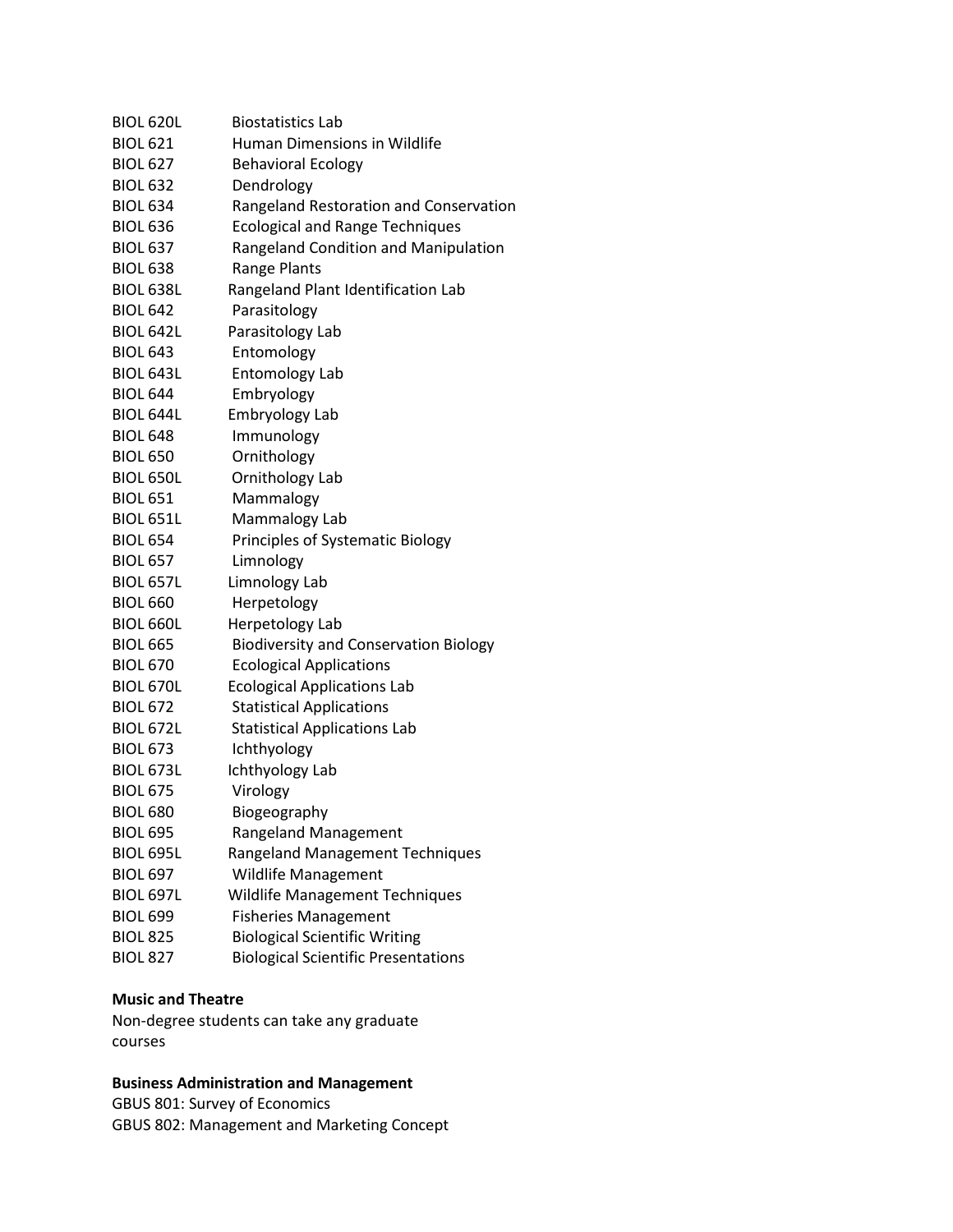GBUS 803: Accounting Theories and Practice GBUS 804: Financial and Quantitative Methods MGT 611 Human Resource Management MGT 612 Recruitment, Selection, and Retention (611 is a pre-req) MGT 613 Total Compensation (611 is a pre-req) MGT 614 Training and Development (611 is a pre-req)

# **English**

Non-degree students can take any graduate courses – ENG 601 can be repeated if the variable title and course description is different

# **Communication Sciences and Disorders**

A non-degree student could take any of the courses which do not involve practicum/externship experiences. The enrollment would be by permission of the instructor in consultation with the department chair. These courses would include:

SLP 610 Principles of Evaluation and Assessment SLP 612 Principles of Intervention Speech and Language Disorders SLP 663 Managing Hearing Loss in Children or Adults SLP 672 Problems in SLP and Aud SLP 682 Readings in Speech Language Pathology SLP 810 Professional Issues in Speech-Language Pathology SLP 812 Clinical Collaboration in Speech-Language Pathology SLP 813 Assessment and Intervention in Multicultural and Diverse Populations SLP 814 Independent Study in Communication Disorders SLP 815 ASD: Communication Assessment & Intervention SLP 817 Research in Communication Sciences and Disorders SLP 820 Research Development SLP 822 Applied Research Experience SLP 822 Applied Research Experience SLP 834 Dysphagia SLP 835 Augmentative Alternative Communication SLP 836 Advanced Audiology for the Speech-Language Pathologist SLP 840 Speech Sound Disorders SLP 845 Advanced Clinical Practice in Speech Sound Disorders SLP 855 Fluency Disorders SLP 856 Voice and Motor Speech Disorders SLP 860 Advanced Clinical Practice in Medical SLP SLP 862 Language Disorders: Early Language SLP 863 Language Disorders: Later Language SLP 869 Topics in Speech Language Pathology/Audiology SLP 882 Seminar in Speech Language Pathology SLP 889 Neuroanatomy SLP 890 Cognitive Linguistic Communication Disorders

# **Advanced Education Programs**

Non-degree students can take any graduate courses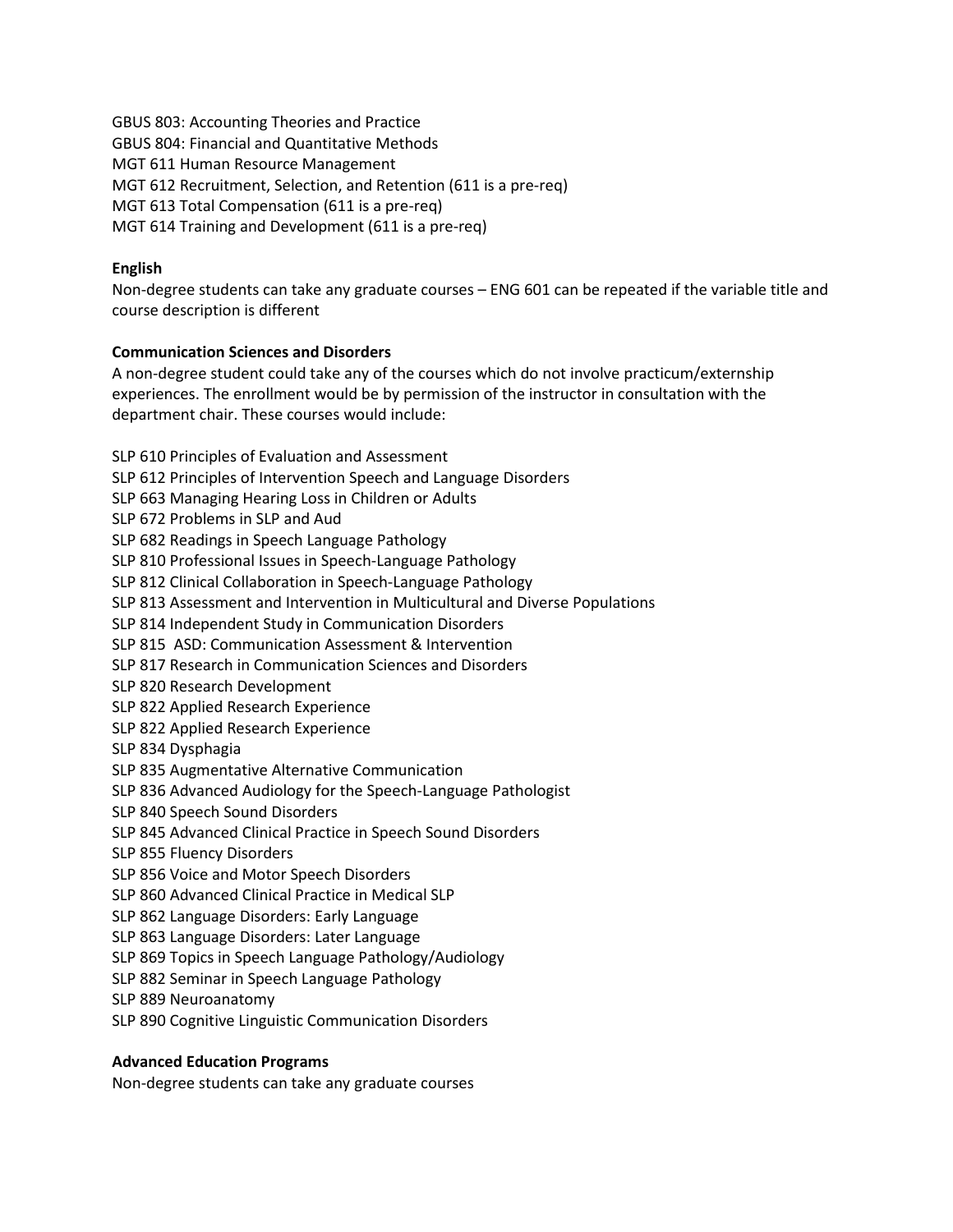#### **Criminal Justice**

Non-degree students can take any 600 level course

#### **Political Science**

Non-degree students can take any graduate courses

## **Art**

ART 670 Workshops (various on campus sections offered in summer only) ART 635 Problems: Sculpture I (on campus only) ART 635 Problems: Painting I (on campus only) ART 665 Problems: Ceramics I (on campus only) ART 815 Problems: Drawing II (virtual) ART 835 Problems: Sculpture II (on campus only) ART 850: Computer Assisted Graphic Design II (on campus only) ART 865 Problems: Ceramics II (virtual or on campus) ART 880 Graduate Readings in Art History (virtual or on campus)

## **Mathematics**

Non-degree students can take any graduate course

## **Sociology**

Non-degree students can take any graduate courses

#### **Chemistry**

CHEM 632 Physical Chemistry I CHEM 634 Physical Chemistry II CHEM 644 Organic Spectroscopic Analysis CHEM 646 Theories of Organic Chemistry CHEM 656 Instrumental Analysis CHEM 662 Biochemistry I CHEM 664 Biochemistry II CHEM 666 Inorganic Chemistry CHEM 820 Chemistry Education Research & Literature CHEM 672 Readings in Chemistry